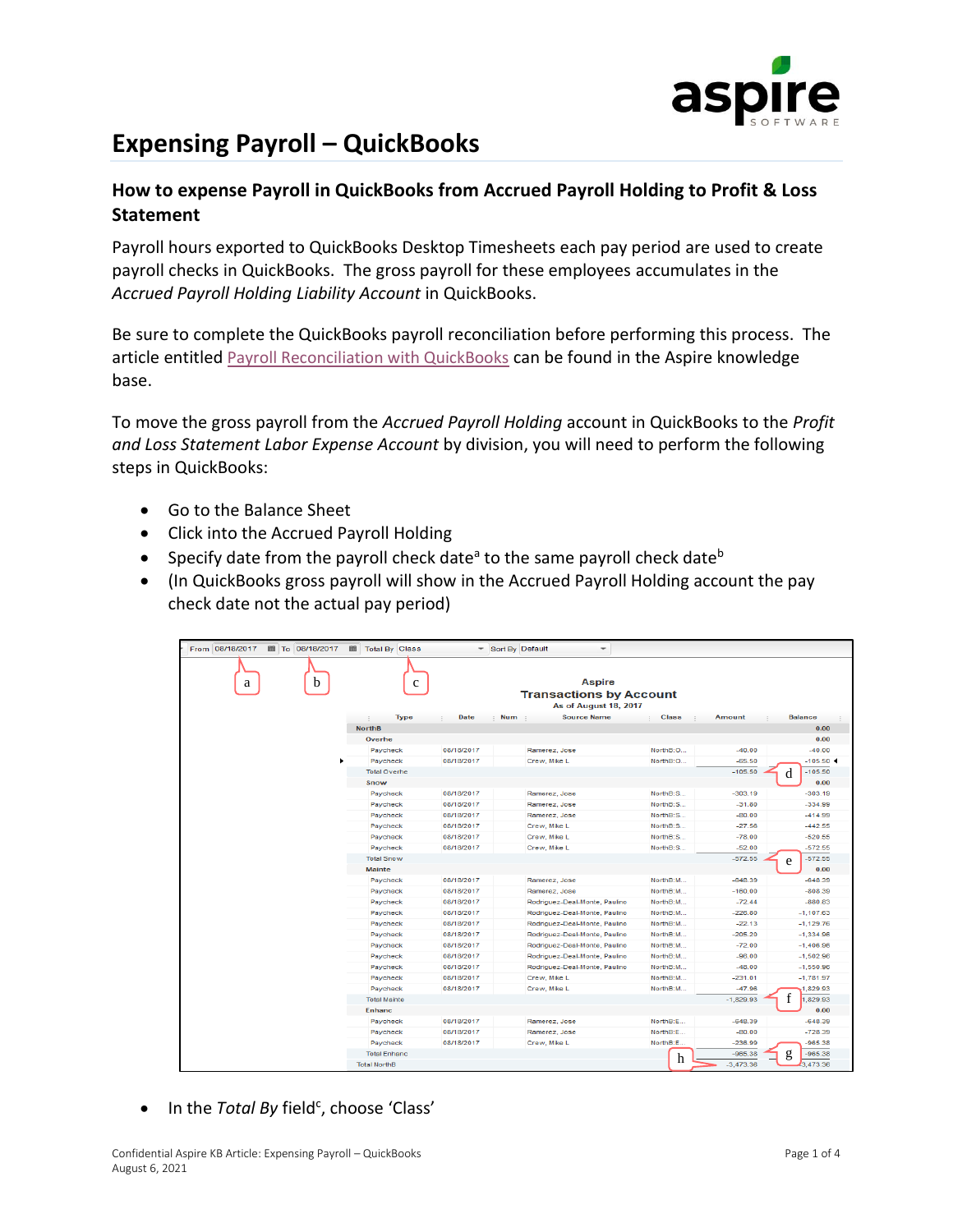

- To change the Name to the Employee name.
	- o Go to Customize Report
	- o At columns unclick 'Name' and click 'Source Name'
	- o Click OK
- Use this report to create the payroll journal entry
- Date the journal entry the check date
- Debit the gross dollars from the *Transactions by Account* list, above.
	- o Labor-Indirect<sup>d</sup>
	- o Direct Labor-Snow<sup>e</sup>
	- o Direct Labor-Maintenance<sup>f</sup>
	- $\circ$  Direct Labor-Enhancements<sup>g</sup>

| Main<br><b>Reports</b>                                                                                  |                          |          |               |                                                    |                          |                |
|---------------------------------------------------------------------------------------------------------|--------------------------|----------|---------------|----------------------------------------------------|--------------------------|----------------|
| 튼<br>N<br>$\breve{~}$<br>Create a Copy<br>Delete<br>Save<br>Print<br>Memorize<br>New<br>Reverse<br>Find | 0<br>Attach<br>File      |          |               |                                                    |                          |                |
| 画<br>08/18/2017<br><b>Wkly Payrol</b><br>ENTRY NO.<br>$\overline{\text{DATE}}$                          |                          |          |               |                                                    |                          |                |
| <b>ACCOUNT</b>                                                                                          | DEBIT                    |          | <b>CREDIT</b> | : MEMO                                             |                          | NAME: B: CLASS |
| 50000 · INDIRECT OVERHEAD:50500 · Labor-Indirect (Shop,Vac)                                             |                          | 105.50   |               | 08/18/17 Pavchecks-Pav Period 08/06-08/12          |                          | NorthB:Overhe  |
| 42000 · SNOW - COGS:42100 · Direct Labor-Snow                                                           |                          | 572.55   | d-g           | 08/18/17 Paychecks-Pay Period 08/06-08/12          |                          | NorthB:Snow    |
| 43000 · MAINTENANCE - COGS:43100 · Direct Labor-Maintenance                                             |                          | 1.829.93 |               | 08/18/17 Paychecks-Pay Period 08/06-08/12          |                          | NorthB:Mainte  |
| 40000 · ENHANCEMENTS - COGS: 40100 · Enhancements-Direct Labor                                          |                          | 965.38   |               | 08/18/17 Paychecks-Pay Period 08/06-08/12          |                          | NorthB:Enhanc  |
| 24400 - ACCRUED PAYROLL HOLDING                                                                         |                          |          |               | 3.473.36 08/18/17 Paychecks-Pay Period 08/06-08/12 |                          |                |
|                                                                                                         | $\overline{\phantom{a}}$ | n        |               |                                                    | $\overline{\phantom{a}}$ |                |
|                                                                                                         |                          |          |               |                                                    |                          |                |
|                                                                                                         |                          |          |               |                                                    |                          |                |

- Credit the *Accrued Payroll Holding Account*<sup>h</sup> .
- After the journal entry, the *Balance Sheet Accrued Payroll Holding* account should be -0-.

## **Obtaining Additional Detail for Labor-Indirect Overhead**

If you want to enter more detail on your *Profit and Loss Statement* for overhead labor expense instead of coding all overhead/indirect gross payroll to one overhead/indirect expense account, you will need to create an hours' pivot report in Aspire to properly summarize this information.

| <b>Report Name</b>           | Purchases Pivot Report for Employees' Gross Indirect Pay                   |
|------------------------------|----------------------------------------------------------------------------|
| <b>Location in Aspire</b>    | Reports Screen → Hours Pivot Report                                        |
| <b>Filter Fields</b>         | Work Date Year (filter to year), Work Date Month (Filter to month), Work   |
|                              | Date (filter to days), Pay Schedule                                        |
| Data Display Fields          | Base Cost, OT Premium, Total Labor Cost no Burden                          |
| <b>Row Display Fields</b>    | Division (Filter to Overhead or Indirect Division), Service Name, Employee |
|                              | (Last, First)                                                              |
| <b>Column Display Fields</b> | <b>NONF</b>                                                                |

Create an *Hours Pivot Report* using the following: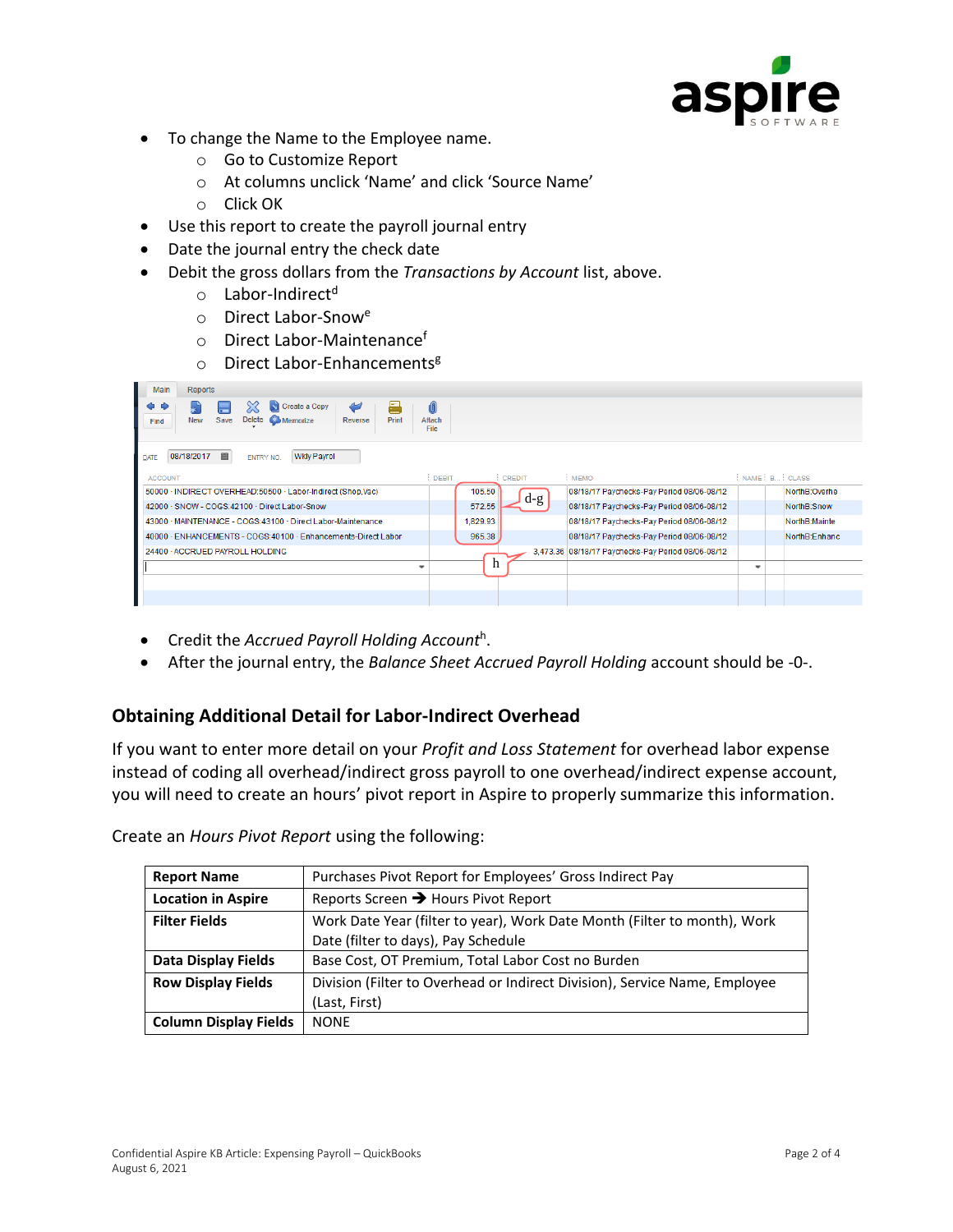|                                   |                                                            |                         |                    | GJMI C<br>SOFTWARE         |
|-----------------------------------|------------------------------------------------------------|-------------------------|--------------------|----------------------------|
| Pivot Report   Hours              |                                                            |                         |                    |                            |
| Work Date Month<br>Work Date Year | Pay Schedule 9<br>Work Date ?                              |                         |                    |                            |
| <b>&amp;</b> Data Headers         |                                                            | Drop Column Fields Here |                    |                            |
| <b>Division</b><br>$+$ 9          | Employee (Last, First)<br>ServiceName<br>$+$ 9<br>$\sim$ 9 |                         | <b>Grand Total</b> |                            |
|                                   |                                                            | <b>Base Cost</b>        | OT Premium         | Total Labor Cost No Burden |
|                                   | > OH - Meetings/Admin                                      | \$10.50                 | \$0.00             | \$10.50                    |
| v Overhead                        | > OH - Shop Time                                           | \$0.00                  | \$0.00             | \$0.00                     |
|                                   | $\triangleright$ OH - Training                             | \$15.00                 | \$0.00             | \$15.00                    |
|                                   | > OH - Vacation                                            | \$80.00                 | \$0.00             | \$80.00                    |
| Overhead Total                    |                                                            | \$105.50                | \$0.00             | \$105.50                   |
|                                   |                                                            |                         |                    |                            |
|                                   |                                                            |                         |                    |                            |

- Choose the correct year at the Work Date Year filter.
- Choose the correct month at the Work Date Month filter.
- Choose the correct work dates at the Work Date filter.
- Choose "Overhead" (or "Indirect") at the Division filter.
- If there are any employees or pay schedules being excluded on the export, uncheck that employee at *Employee* filter or at *Pay Schedule* filter.
- Click the arrow to the left of *Overhead* to expand the Overhead detail
- Make sure the Total Labor Cost amount matches the Overhead dollar amount from **QuickBooks**
- Export to excel
- Use this to create the more detail journal entry in QuickBooks.

| А                     | в                    |                    |        |                                                 |  |
|-----------------------|----------------------|--------------------|--------|-------------------------------------------------|--|
|                       |                      | <b>Grand Total</b> |        |                                                 |  |
|                       |                      |                    |        | Base Cost OT Premium Total Labor Cost No Burder |  |
| Overhead              |                      |                    |        |                                                 |  |
| Overhead              | OH - Meetings/Admin  | \$10.50            | \$0.00 | \$10.50                                         |  |
|                       | OH - Shop Time       | \$0.00             | \$0.00 | \$0.00                                          |  |
|                       | <b>OH</b> - Training | \$15.00            | \$0.00 | \$15.00                                         |  |
|                       | <b>OH</b> - Vacation | \$80.00            | \$0.00 | \$80.00                                         |  |
| <b>Overhead Total</b> |                      | \$105.50           | \$0.00 | \$105.50                                        |  |
|                       |                      |                    |        |                                                 |  |

## **Entering OT Premium to Indirect Labor Expense instead of COGS Labor Expense**

If you are not expensing overtime premium to *Cost of Goods Sold Labor*, you will need to do a journal entry to back out the overtime premium dollars from *Cost of Goods Sold Labor* and post it to the *Overhead Expense Account* where you want to code the overtime premium.

You will need to create an hours' pivot report.

Create an *Hours Pivot Report* using the following:

| <b>Report Name</b>        | Purchases Pivot Report for Employees Gross OT Premium Pay |
|---------------------------|-----------------------------------------------------------|
| <b>Location In Aspire</b> | Reports Screen $\rightarrow$ Hours Pivot                  |

SCINIFA